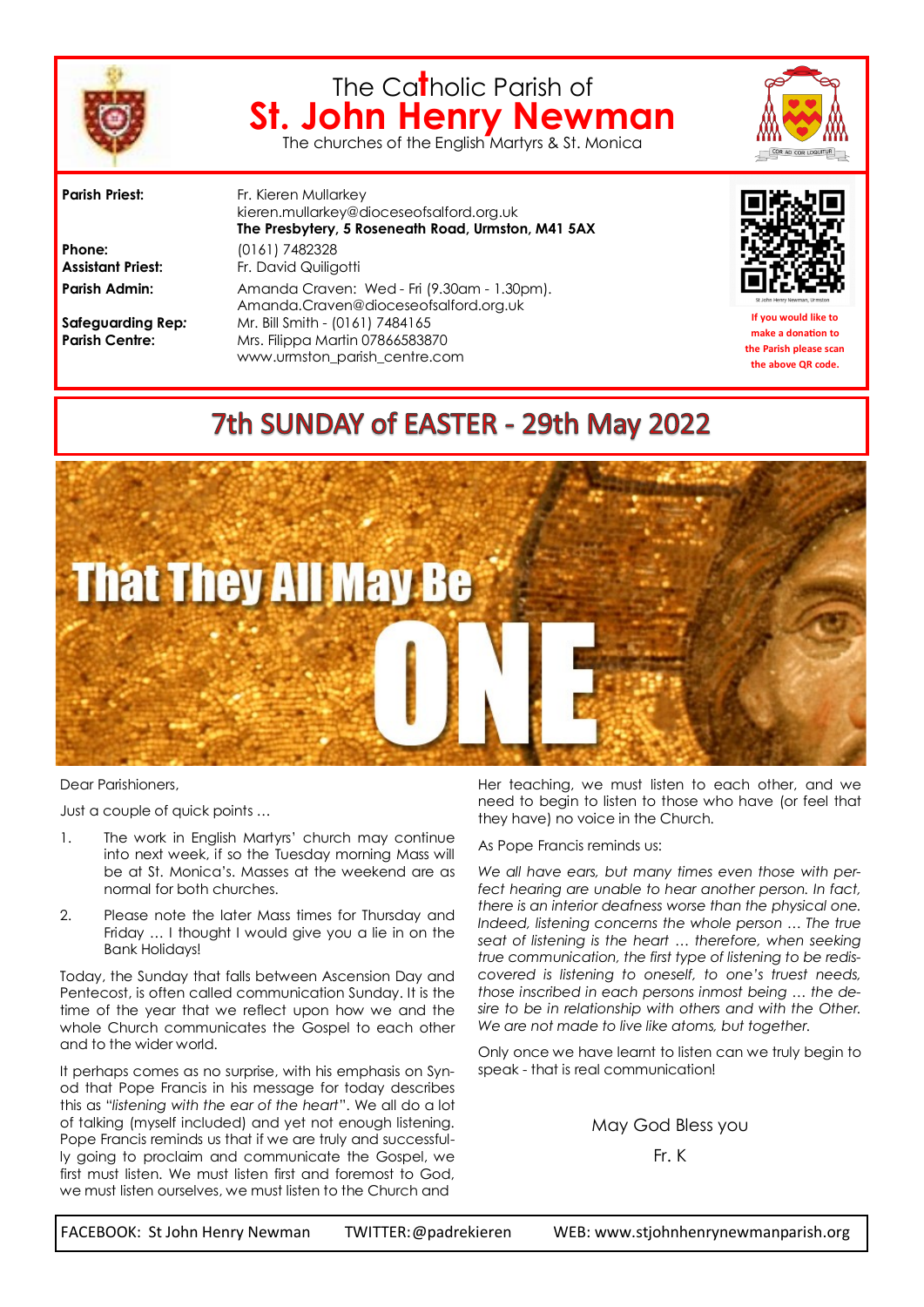|                                                                                                                      |    | <b>English Martyrs' Church (EM)</b><br>St. Monica's Church (SM)<br>SUNDAY C, WEEKDAY 2, PSALTER WEEK 3             |                                                                                                                                                                                                   | <b>MASSES RECEIVED</b><br><b>Lately Dead</b>                                                                                                                                                                                                                                                                                                                      |
|----------------------------------------------------------------------------------------------------------------------|----|--------------------------------------------------------------------------------------------------------------------|---------------------------------------------------------------------------------------------------------------------------------------------------------------------------------------------------|-------------------------------------------------------------------------------------------------------------------------------------------------------------------------------------------------------------------------------------------------------------------------------------------------------------------------------------------------------------------|
| Tue<br>9.30am                                                                                                        | 31 | The Visitation of the Blessed Virgin Mary - Feast<br>Mass - EM                                                     |                                                                                                                                                                                                   | Requiescat in pace<br>Nick Murphy, Susan<br>Bishop,<br>Anne Baker, Delia Lyons, Mervyn<br>Langley, Nancy Finn, Geoffrey<br>Roache<br>Intention<br>a special intention, in thanksgiv-<br>ing, peace in Ukraine,                                                                                                                                                    |
| Wed<br>9.30am<br>6.30pm                                                                                              | 01 | St. Justin, Martyr - Memorial<br>Mass - SM<br>Confirmation Catechesis - Parish Centre                              |                                                                                                                                                                                                   |                                                                                                                                                                                                                                                                                                                                                                   |
| <b>Thurs</b><br>10.30am                                                                                              | 02 | Mass - EM                                                                                                          |                                                                                                                                                                                                   | <b>Anniversaries Masses</b><br>Neville Durham, Mary Piercy                                                                                                                                                                                                                                                                                                        |
| Fri<br>10.30am                                                                                                       | 03 | St. Charles Lwanga and Companions - Feast<br>Mass - SM                                                             |                                                                                                                                                                                                   | <b>PRAYERS FOR THE SICK</b><br>Maureen O'Connor,<br>Marie<br>Burns, Michael Donnelly, Sylvia<br>King, Maureen Whalley, Kath-<br>leen Connors, Maureen McCar-<br>thy, Sandra Brady, Nuala O'<br>Dwyer, Bridget Rigby, Jeanette<br>Meakin, Josephine Riley, Jean<br>Black, John Hartey, Theresa Pat-<br>rick, Ann Nothard, Denis Gra-<br>ham, Lou Fielding,<br>Owen |
| Sat<br>10.00am<br>11.00am<br>1.00pm<br>5.00pm<br>5.30pm                                                              | 04 | Confession & Adoration - EM<br>Mass - EM<br>Celebration of Confirmation - SM<br>Confession - SM<br>Vigil Mass - SM |                                                                                                                                                                                                   |                                                                                                                                                                                                                                                                                                                                                                   |
| Sun<br>9.30am<br>$11.30$ am<br>1.30pm                                                                                | 05 | <b>PENTECOST</b><br>Mass - EM<br>Mass - SM<br>Baptism - EM                                                         | McKeever, Mary Tunstall, Valerie<br>Byrne, Janet Brierley, Helen<br>O'Hagan, Emma Coulson, Bren-<br>dan Atkin, John Roberts, Marion<br>Kerrigan, John Gibbons, Bob<br>Perry, Grace McNulty, Geoff |                                                                                                                                                                                                                                                                                                                                                                   |
| <b>THE SACRAMENTAL PROGRAMME</b><br><b>HOLY COMMUNION</b><br><b>&amp; RECONCILIATION</b>                             |    |                                                                                                                    | <b>THE SACRAMENT OF</b><br><b>CONFIRMATION</b><br>2022                                                                                                                                            | Fitton, Geoff Martin, Janet Lavin,<br>Della Stephens, Frank Meakin,<br>Carol Grimsley, Margaret O'Sulli-<br>van                                                                                                                                                                                                                                                   |
| <b>FIRST HOLY COMMUNION</b><br><b>MASSES</b>                                                                         |    |                                                                                                                    | ALL SESSIONS WILL BE HELD IN THE<br>PARISH CENTRE - 6.30pm<br>1st June.<br>Living life fully                                                                                                      | <b>SANCTUARY CANDLES</b><br>The People of Ukraine                                                                                                                                                                                                                                                                                                                 |
| 18th June (Noon) 1st Holy Communion<br><b>EM Cohort</b><br>25th June (Noon) 1st Holy Communion<br><b>OLOR Cohort</b> |    |                                                                                                                    | <b>CONFIRMATION</b><br>4th June.<br>(1.00pm St. Monica's Church)                                                                                                                                  |                                                                                                                                                                                                                                                                                                                                                                   |
|                                                                                                                      |    |                                                                                                                    |                                                                                                                                                                                                   | Mass<br>Intentions                                                                                                                                                                                                                                                                                                                                                |

**HOSPITAL CHAPLAINCY** at Manchester Royal Infirmary, Saint Mary's, Manchester Children's Hospital, Manchester Eye Hospital, Trafford General and The Christie, Salford Royal or Wythenshawe: If you have a relative or friend who is an inpatient and would like a Catholic Chaplain to visit them for pastoral support please contact the Chaplaincy Office on 0161 276 8792. Please take a card from the back of Church.

**GETTING MARRIED IN THE CATHOLIC CHURCH** In order to get married in the Catholic Church 6 months notice must be given. If you have been married outside the Church and would like to have the civil marriage con-validated and recognised by the Church, please contact Fr. Kieren for further information.

Congratulations to Josie & Michael, Lorna & Damien, Catherine & Gerard, Sam & Liam, Maeve & Thomas, Rachel & Danny, and Olivia & Sean who will share the sacrament of marriage together this year.

*"And that is what marriage is! Hand in hand, always and for the rest of your lives".*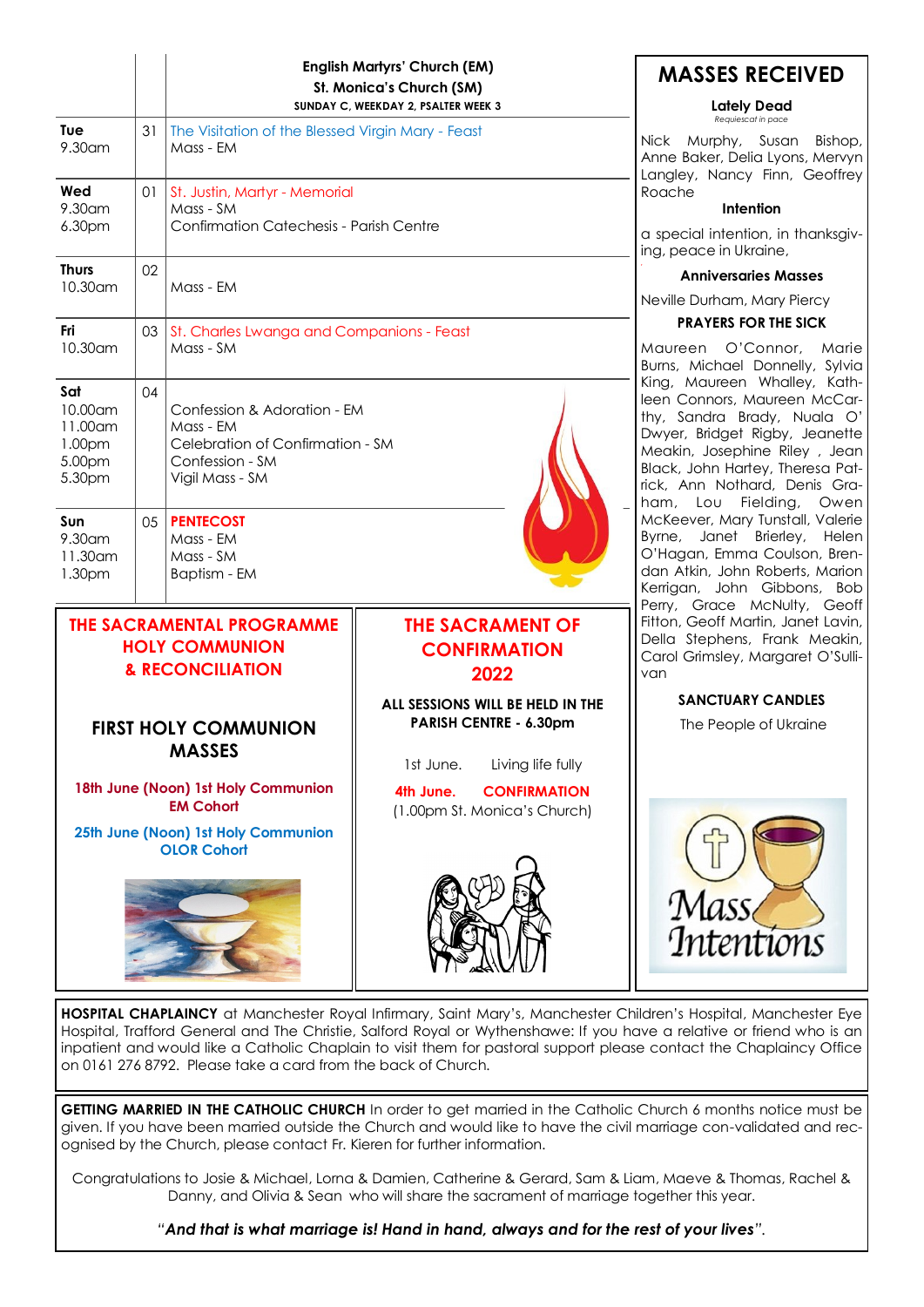**UKRAINE CRISIS** Catholic agencies are at the centre of the response to the unfolding humanitarian crisis and supporting those whom have been displaced. We stand in solidarity with the Ukrainian people and all those against war. We are providing regular updates on our website on the various ways parishes and schools can support the aid effort. Please go to:

https://www.caritassalford.org.uk/ukraine-crisis/ **SVP CHARITY EVENING TO SUPPORT REFUGEES FROM UKRAINE - FRIDAY 10th JUNE FROM 8.00pm (Supported by the Talbot Catholic Club)** The Parish Centre, Davyhulme Road M41 7DS, Music, Raffle and Buffet tickets cost £10 for enquiries please contact Paul 07896324009



**NEW CATECHISTS FOR THE SACRAMENTAL PROGRAMME** as one of the largest parishes in the Diocese we annually are asked to prepare up to 100 children for their 1st Holy Communion - this is a mam-<br> $\prod_{n=1}^\infty$  their 1st Holy Communion - this is a mammoth task and cannot be done without

the hard work and generosity of a small group of wonderful parishioners. we are recruiting for the vital role of catechists for the sacramental programme. If you have free time (teachers and TAs are most welcome) and feel that you can help share your faith and develop the faith of our young parishioners, please consider volunteering. Please see Fr. K



**THE ORDINATION OF JOH WALSH TO THE PERMA-NENT DIACONATE** The Ordination Mass is on Saturday June 18th will start at 12.30pm at Salford Cathedral. Unfortunately due to 1st Holy Communion I am unable to attend. However, if you are interested in attending the ordination

please speak to John directly . 07342 691846

**VISITS, COMMUNION AT HOME & NAMES ON THE SICK LIST** Please note that as a Parish we must follow the safeguarding and data protection policies. If you would like a house visit or Holy Communion you or a member of your immediate family must contact the Parish office in order that permission can be confirmed and a meeting arranged. Like wise I am unable to add names to the sick list unless I am certain that permission has been given by the sick person. Fr. K

**PARISH CENTRE** Why not join us on Thursday 2nd June for an afternoon tea to celebrate the Queens Platinum Jubilee with entertainment from" Mo" For further details contact Pippa 07866583870

**EYES DOWN - BINGO** at the Parish Centre - Every Monday night at 8pm



**A DATE FOR YOUR DIARIES - MASS WITH THE SACRAMENT OF THE SICK** (arranged by the SVP). Mass will take place in the Parish Centre on Saturday 9th July (NOON) followed by refreshments. If you have a family member or loved one who would like to attend this Mass

please contact a member of the SVP or **text** Paul on 07896 324009 .

**NEW OFFERTORY ENVELOPES** if you have not as yet collected your envelopes please do so by the end of May.

**The Caritas Bishop's Fund** Caritas Diocese of Salford would like to remind people that the Caritas Bishop's Fund is available to parishes and schools to help individuals and families in crisis. Please access further details and the application form at: www.caritassalford.org.uk/news/ caritas-bishops-fund/



**SACRAMENTAL PROGRAMME 2022 – 2023** registration forms for the new programme (1st Holy Communion/Confession) are now available via the website, social media platforms and the back of both churches. I ask that as parents you read the forms carefully and

then return them to me **via the Presbytery or after Sunday Masses - PLEASE DO NOT RETURN THE FORMS TO THE SCHOOLS**

**PARISH TODDLER GROUP** The Toddler group meets every Tuesday 9:30/11:30 during term time in the jubilee room. The group provides a great meeting place for parents and carers with babies and toddlers 0-4 yrs. refreshments available with a wide selection of toys and ride-ons! Sing along time with instruments is always the favourite. Everyone welcome .

**NIFTY50+ Group,** the next meeting is on Tuesday 31st May at 1:00pm in the Jubilee room. This is our Jubilee Party so remember dress code is red/ white /blue (best dressed gets a prize) Buffet ,music ,Royal Quiz, and plenty more.

**REFRESHMENTS** Please note refreshments are available after the 11:30 mass every Sunday, in the jubilee room. Come along and meet other parishioners over a brew and home baking treats.

**Mass for Young Adults** Sunday 12th June, 5.30pm St Augustine's Church, Grosvenor Square, Manchester Salford Youth Ministry is delighted to be celebrating another Mass for Young Adults on Sunday 12th June - Trinity Sunday. Our monthly Mass for Young Adults takes place on the second Sunday of every month at St Augustine's Church in Manchester and is followed by an informal social.





Little Green Sock Project is a local community initiative aimed at reducing the effects of child poverty in Trafford.

We provide emergency and ongoing clothing support to families in financial hardship by using good quality preloved children's clothing.

Our requirements change every week! If you have any excellent quality preloved children's clothes you no longer have a use for, please check out our requirements and get in touch.

www.littlegreensock.org/donate-clothes

You can also follow us on Facebook, Instagram and Twitter where we regularly send out ad hoc requests.

Thank you for your support!